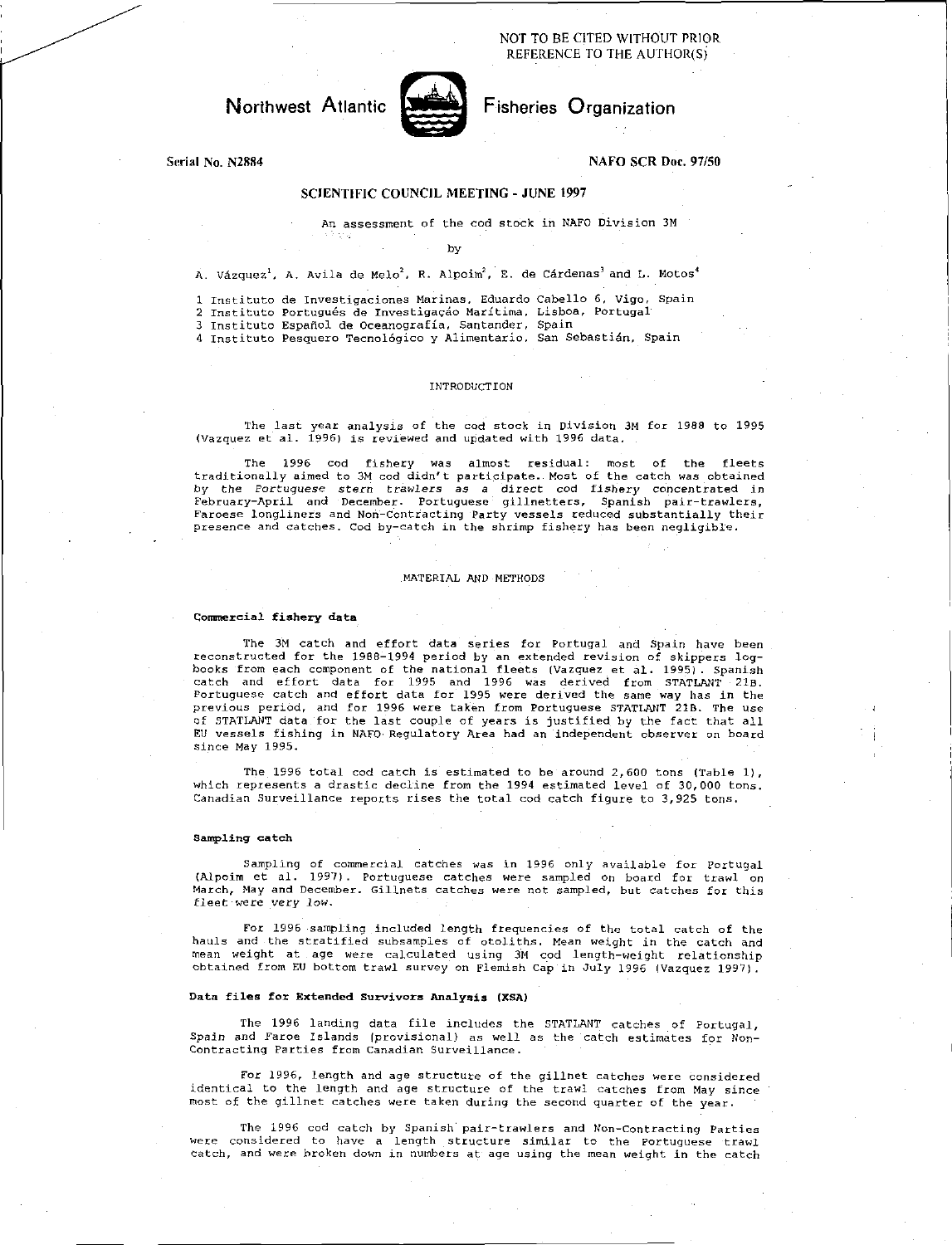and the age composition of this catch fraction. The same rational was applied to the Faroese longline catch as regards gillnet catches. The total numbers for 1996 were then incorporated in the catch-at-age data file (Table 2).

The 1996 mean weights-at-age used to update the catch weights-at-age data file were derived from Portuguese trawl data. The stock weights-at-age were calculated using the EU survey data (Table 3).

#### Natural mortality *was* assumed at 0.2.

- 2 -

Abundance at age indices as calculated in the EU survey (Vazquez 1997) were used to tuning the Analysis (Table 4). Abundance in 1994 survey was recalculated excluding an out of norm haul where half of the total catch of the whole survey had been taken. The effect of this modification on total stock biomass estimate is to smooth its evolution from 1993 to 1995. Abundance at age indices from Russian trawl survey (Kiseleva 1997) (Table 5) were also used together with EU survey data in trial runs of the XSA program. However, the Russian survey *was* not incorporated in the final run due to the poor results of the catchability analysis.

No effort/catch at age matrices from commercial CPUE series were used in the present analysis due to the discrepancy observed between survey biomass and CPUE trends over the time period considered (Avila de Melo and Alpoim, 1996).

#### RESULTS AND DISCUSSION

An Extended Survivor Analysis (Darby and Flatman 1994) was carried out for ages 1 to 8+ and years 1988 to 1996 (Table 6). Due to high levels of catches at age 2 observed in some years, ages 1 and 2 were considered in the present analysis although an increase is generally observed in the survey abundance indices from ages 1 to 3 for most of the 1988/1993 cohorts. Due to low t values on the regression analysis of catchability for age 2 and older, catchability was considered independent *of* year-class strength from age 2 onwards, and was considered independent of age for age 5 and older.

Total biomass, spawning stock biomass (SSB) as biomass age 5+ and recruitment abundance from 1988 to 1996, all of them from XSA, are presented in Figure 1. According to most recent analysis, cod spawned at a younger age in the last years than in the past: age at first maturity traditionally occurs at age 5, but it was observed at age 4 and younger since 1994 (Saborido-Rey 1997). First maturity at younger ages, together with the relatively abundant survivors of the 1991 year-class, induced an increase of the spawning stock biomass level in 1994 and 1995. However this increase was not reflected in the strength of the 1994 and 1995 year-classes, which are the weakest in the time series, according to the EU survey. The available data suggests that the rejuvenation of the spawning stock biomass implied a decline on relative fecundity.

Total biomass from XSA results declines from the highest level between 65,000 and 110,000 tons recorded in 1988-1990 period to an intermediate level around 50,000 tons observed between 1991 and 1994. This decline seems to be related with the overexploitation of the abundant 1985 and 1986 cohorts. High fishing mortalities are observed throughout the age range of the exploited population during this period (Figure 2). In 1994 the population was already basically restrained to the survivors *of* the abundant 1991 *and* 1990 year-classes but fishing mortalities on the correspondent age groups were still kept greater than 1 in 1994 and 1995. This fishing strategy lead to a further decline of the biomass to a level of around 25,000 tons in 1995 and 13,000 tons in 1996, the lowest recorded in the time series.

Biomass indices from EU surveys generally agree with XSA results. The Canadian survey of Flemish Cap in 1996 estimated total cod biomass by swept area method as 9,300 tons (Brodie et al. 1997), so at the same level of both 1996 EU survey and XSA results. Russian survey results also show a sharp decline of stock biomass from 1995 (8,300 tons) to 1996 (700 tons). However this decline is too dramatic to be only explained by the present status of the 3M cod stock, taking into account the residual level *of* the fishery in 1996.

#### **Acknowledgements**

We are indebted with Dr. Jean-Claude Mahe from IFREMER, France, for his valuable help in carrying out the Extended Survivors analysis.

#### REFERENCES

Alpoim, R., M.L. Godinho, A.M. Avila de Melo and E. Santos - 1997. Portuguese Research Report for 1996. NAFO SCS Doc. 97/9, 43 pp.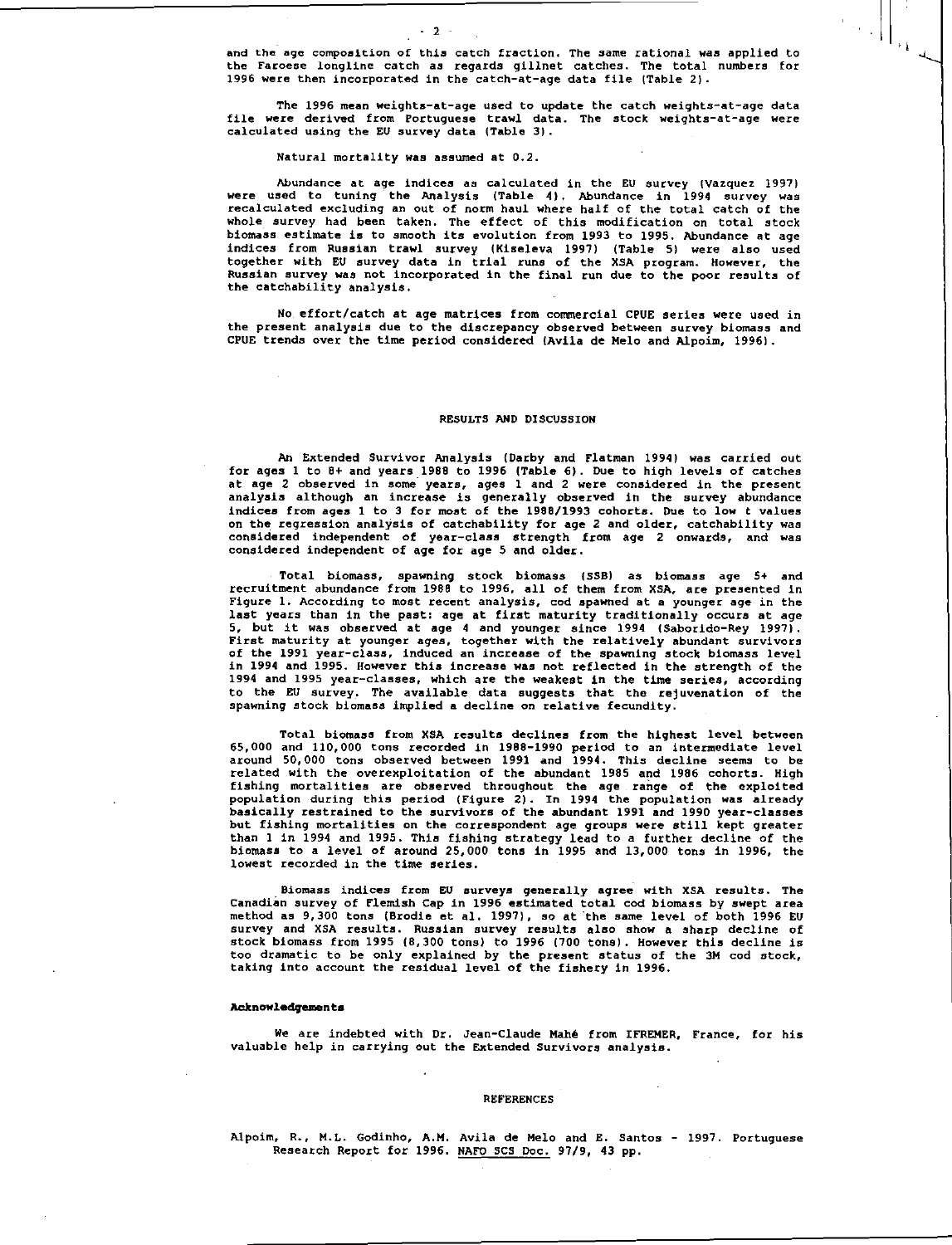Avila de Melo, A. and R. Alpoim - 1996. Catch rate versus biomass trends for 3M cod, 1988-95: why they don't match?. NAFO SCR Doc. 96/32, 15 pp.

- 3 -

- Brodie, W.B., M.J. Morgan and E.F. Murphy. Results for selected species from a Canadian research vessel survey on Flemish Cap, NAFO Div. 3M, in 1996. NAFO SCR Doc.97/42, 15 pp.
- Darby and Flatman- 1994. Virtual population analysis: version 3.1 (Windows/DOS): user guide. Min. Agric. Fish. & Food, Lowestoft, 77 pp.
- Kiseleva, V.M.- 1997. Assessment of cod stock on the Flemish Cap from data of trawl survey in 1996. NAFO SCR Doc.97/7, 9 pp.
- Saborido-Rey, F.- 1997. Sexual maturity and spawning biomass of the cod stock on Flemish Cap (Division 3M). NAFO SCR Doc.97/18, 9 pp.
- Vazquez, A.- 1997. Results from bottom trawl survey of Flemish Cap in July 1996. *NAFO SCR Doc.* 97/28, 30 pp.
- Vazquez, A., A. Avila de Melo, E. de Cardenas and R. Alpoim 1995. An assessment of the cod stock in NAFO Division 3M. NAFO SCR Doc. 95/73 (revised), 8 pp.
- Vazquez, A., A. Avila de Melo, E. de Cardenas and R. Alpoim 1996. An<br>assessment of the cod stock in NAFO Division 3M. <u>NAFO SCR Doc.</u> 96/23, 8 pp.

### Table 1 - Total cod catch on Flemish Cap. Reported nominal catches and actual estimations. (tons)

|      | total          | reported<br>المحاوية كالمعارفة |    |     |     |          |      |                                           |         | and with a state of the |       |
|------|----------------|--------------------------------|----|-----|-----|----------|------|-------------------------------------------|---------|-------------------------|-------|
| year | esti-<br>mated |                                |    |     |     |          |      | Faro. Japan Korea Norw. Port. Russ. Spain |         | UK others               | total |
| 1988 | 28899          | 1100                           | 5  | 6   |     | 421      | 39   | 141                                       |         | 6                       | 1716  |
| 1989 | 48373          |                                | 38 | 321 |     | 170      | 10   | 378                                       |         |                         | 917   |
| 1990 | 40827          | 1262                           | 24 | 815 | ٠.  | 551      | 22   | 87                                        |         | 1.                      | 2762  |
| 1991 | 16229          | 2472                           | 54 | 82  | 795 | 2038     |      | 1416                                      | 26      | 1196                    | 8980  |
| 1992 | 25089          | 747                            | 2  | 18  |     | $2201 -$ |      | 4215                                      | 5       | $\sim$ 10               | 7189  |
| 1993 | 15958          | 2075                           |    | 3   |     | 3130     |      | 2249                                      | $k = 1$ |                         | 7458  |
| 1994 | 29916          |                                |    |     |     | 2587     |      | 1952                                      |         |                         | 4539  |
| 1995 | 10372          | 1125                           | 2  |     |     | 1670     |      | 563                                       |         | 445                     | 3005  |
| 1996 | 2601           | 715                            |    |     |     | 1284     | 24 T | 176                                       |         | 49                      | 2226  |

Table 2 - Catch in numbers.  $000)$ 70

|      | age:         |         |       |       |          |      |      |     |
|------|--------------|---------|-------|-------|----------|------|------|-----|
| vear |              | $5-2$ . |       |       |          |      |      | 84  |
| 1998 |              | 3500    | 25593 | 11161 | 1399     | 414  | 315  | 162 |
| 1989 |              | 52      | 15399 | 23233 | 9373     | 943  | 220  | 205 |
| 1990 |              | 254     | 2180  | 15740 | 10824    | 2286 | 378  | 117 |
| 1991 |              | 561     | 5196  | 1960  | 3151     | 1688 | 360  | 76  |
| 1992 | o            | 15517   | 10180 | 4865  | 3399     | 2483 | 1106 | 472 |
| 1993 | 0            | 2657    | 14530 | 3547. | 931      | 204  | 426  | 213 |
| 1994 | $\mathbf{0}$ | 1219    | 25400 | 8273  | 386      | 185  | 14   | 182 |
| 1995 | 0            | n       | 264   | 6553  | $2750 -$ | 651  | 135  | 232 |
| 1996 |              | 81      | 714   | 311   | 1072     | 88   |      |     |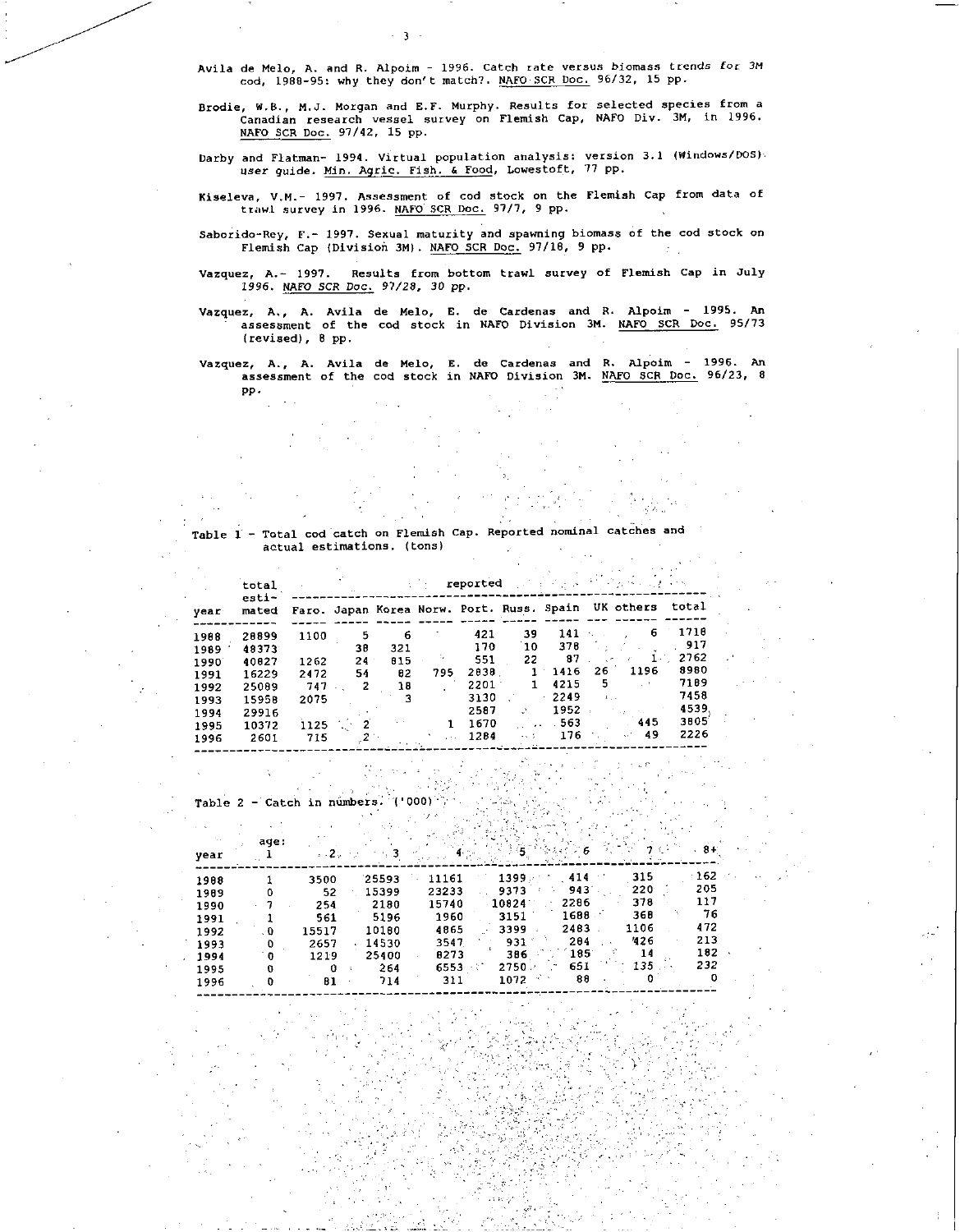Table 3 - Weights at age in both catch and stock. (Kg)

 $4 -$ 

catch

| age:  |       |       |       |       |       |       |       |
|-------|-------|-------|-------|-------|-------|-------|-------|
|       | 2     | 3     | 4     | 5     | 6     |       | 8+    |
| 0.058 | 0.198 | 0.442 | 0.821 | 2.190 | 3.386 | 5.274 | 7.969 |
| 0.000 | 0.209 | 0.576 | 0.918 | 1.434 | 2.293 | 4.721 | 7.648 |
| 0.080 | 0.153 | 0.500 | 0.890 | 1.606 | 2.518 | 3.554 | 7.166 |
| 0.118 | 0.229 | 0.496 | 0.785 | 1.738 | 2.622 | 3.474 | 6.818 |
| 0.000 | 0.298 | 0.414 | 0.592 | 1.093 | 1.704 | 2.619 | 3.865 |
| 0.000 | 0.210 | 0.509 | 0.894 | 1.829 | 2.233 | 3.367 | 4.841 |
| 0.142 | 0.289 | 0.497 | 0.792 | 1.916 | 2.719 | 2.158 | 4.239 |
| 0.000 | 0.000 | 0.415 | 0.790 | 1.447 | 2.266 | 3.960 | 5.500 |
| 0.000 | 0.286 | 0.789 | 1.051 | 1.543 | 2.429 | 4.000 | 5.025 |
|       |       |       |       |       |       |       |       |

stock

|      | age:  |       |       |       |               |       |       |       |
|------|-------|-------|-------|-------|---------------|-------|-------|-------|
| year |       | 2     | 3     | 4     | 5             | 6     | 7     | $B+$  |
| 1988 | 0.031 | 0.103 | 0.308 | 0.678 | 1.973         | 3.594 | 5.772 | 6.926 |
| 1989 | 0.044 | 0.243 | 0.541 | 1.040 | 1.595         | 2.505 | 4.269 | 6.930 |
| 1990 | 0.039 | 0.170 | 0.342 | 0.846 | 1.501         | 2.426 | 4.083 | 5.635 |
| 1991 | 0.054 | 0.166 | 0.495 | 0.055 | 1.611         | 2.606 | 4.255 | 7.692 |
| 1992 | 0.054 | 0.246 | 0.490 | 1.377 | 1.702         | 2.633 | 3.133 | 6.695 |
| 1993 | 0.043 | 0.222 | 0.655 | 1.209 | 2.270         | 2.371 | 3.449 | 5.890 |
| 1994 | 0.060 | 0.207 | 0.591 | 1.323 | 2.261         | 4.031 | 4.034 | 6.715 |
| 1995 | 0.046 | 0.235 | 0.466 | 0.961 | $1.850 \cdot$ | 3.159 | 5.555 | 8.480 |
| 1996 | 0.041 | 0.251 | 0.531 | 0.804 | 1.324         | 2.267 | 4.000 | 5.025 |
|      |       |       |       |       |               |       |       |       |

# Table 4 - EU survey abundance at age used for tuning X5A (8+ group not used). ('0000). B n+ - biomass of fish age n and older (tons)

| age           | vear:<br>1988 | 1989  | 1990  | 1991  | 1992           | 1993  | 1994         | 1995 | 1996 |
|---------------|---------------|-------|-------|-------|----------------|-------|--------------|------|------|
| 1 :           | 458           | 2418  | 237   | 13780 | 7118           | 438   | -315         | 155  | 4    |
| 2:            | 7196          | 6062  | 1179  | 2560  | 3706           | 13274 | 385          | 1137 | 297  |
| 3:            | 4037          | 6964  | 467   | 1548  | 475            | 2852  | 2459         | 123  | 613  |
| 4 :           | 1085          | 2819  | 1588  | 192   | 203            | 102   | 456          | 361  | 82   |
| 5:            | $-128$        | 227   | 1453  | 622   | 33             | 127   | 12           | 90   | 225  |
| 6 :           | 22            | 33    | 394   | 173   | 127            | 17    | 6            | ı    | 19   |
| 7 :           | 28            | -12   | -32   | 25    | 21             | 50    | $\mathbf{0}$ | 2    |      |
| $8 + :$       | 11            | 8     | 24    | 6     | $\overline{z}$ | 10    | 13           | 2    |      |
| $B_1 + \cdot$ | 33038         | 88301 | 51155 | 37049 | 22780          | 55170 | 22942        | 8763 | 8161 |
| $B$ 2+ :      | 32896         | 87237 | 51063 | 29608 | 18937          | 54982 | 22753        | 8692 | 8160 |
| $B$ $3+$ :    | 25484         | 72507 | 49059 | 25358 | 9820           | 25513 | 21956        | 6020 | 7414 |
| B 4+ :        | 13050         | 34832 | 47461 | 17696 | 7493           | 6833  | 7423         | 5447 | 4159 |
| $B = 5 + 1$   | 5694          | 5514  | 34027 | 16054 | 4697           | 5599  | 1390         | 1977 | 3500 |
| B 6+ :        | 3169          | 1893  | 12217 | 6034  | 4136           | 2717  | 1119         | 312  | 521  |
| $B$ 7+ :      | 2378          | 1067  | 2659  | 1525  | 792            | 2314  | 877          | 281  | 90   |
| B 8+          | 762           | 554   | 1352  | 462   | 134            | 589   | 873          | 170  | 50   |

J.

Table 5 - Russian trawl survey abundance at age according to Kiseleva (1997).<br>('000)

| vear | age |      |      | 4    | 5    | 6   |     | 8+  | abundance | biomass<br>(cons) |
|------|-----|------|------|------|------|-----|-----|-----|-----------|-------------------|
| 1990 | 26  | 82   | 803  | 3052 | 294  | 30  | 0.1 | 22  | 4308.1    | 3921.7            |
| 1991 | 336 | 556  | 3874 | 3759 | 1459 | 483 | 42  | 0.1 | 10509.5   | 6738.9            |
| 1992 | 419 | 3730 | 3686 | 550  | 245  | 70  | 26  | 9   | 8734.6    | 2487.3            |
| 1993 | 0.1 | 9779 | 7474 | 3424 | 1275 | 269 | 90  | 67  | 22376.9   | 8986.9            |
| 1994 |     |      |      |      |      |     |     |     |           |                   |
| 1995 | 0.1 | 4775 | 5311 | 5437 | 2057 | 179 | 54  | 54  | 17865.5   | 8262.2            |
| 1996 | 0.1 | 132  | 500  | 187  | 245  | 10  | 0.1 | 20  | 1094.2    | 729.7             |

 $\sim$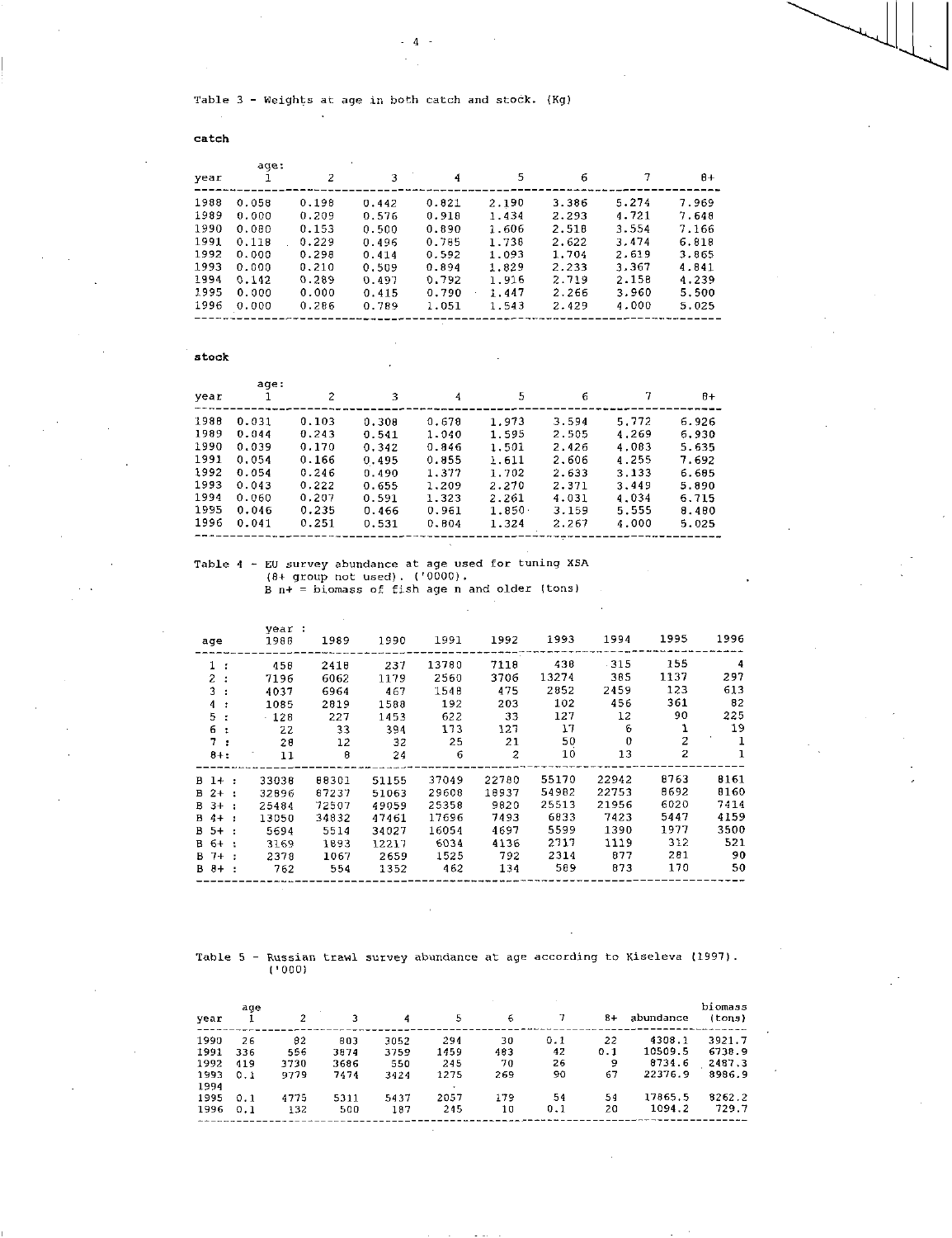Table 6 - Results of the Extended Survivors Analysis.

Extended Survivors Analysis

BACALAO 3M 1997, 8+

CPUE data from file \VPA\data\COD97q.Tun

Catch data for 9 years. 1988 to 1996. Ages 1 to 8.

| Fleet.         |                       |  | First, Last, First, Last, Alpha, Beta |  |
|----------------|-----------------------|--|---------------------------------------|--|
|                | year, year, age , age |  |                                       |  |
| <b>EU-SURV</b> |                       |  | 1988, 1996, 1, 7, 500, 600            |  |

Time series weights :

Tapered time weighting applied Power =  $3$  over 10 years

Catchability analysis :

Catchability dependent on stock size for ages  $\leq$ 

Regression type = C Minimum of 5 points used for regression Survivor estimates not shrunk to the population mean.

Catchability independent of age for ages  $>=$ 

Terminal population estimation\_:

Final estimates not shrunk *towards* 

Minimum standard error for population estimates derived from each fleet  $\equiv$ 

 $1.29933337$ 

Prior weighting not applied

Tuning converged after 29 iterations

Regression weights , .116, .284, .482, .670, .820, .3:921, .976, .997, 1.000

o stáiteoirí atá ainm a cheo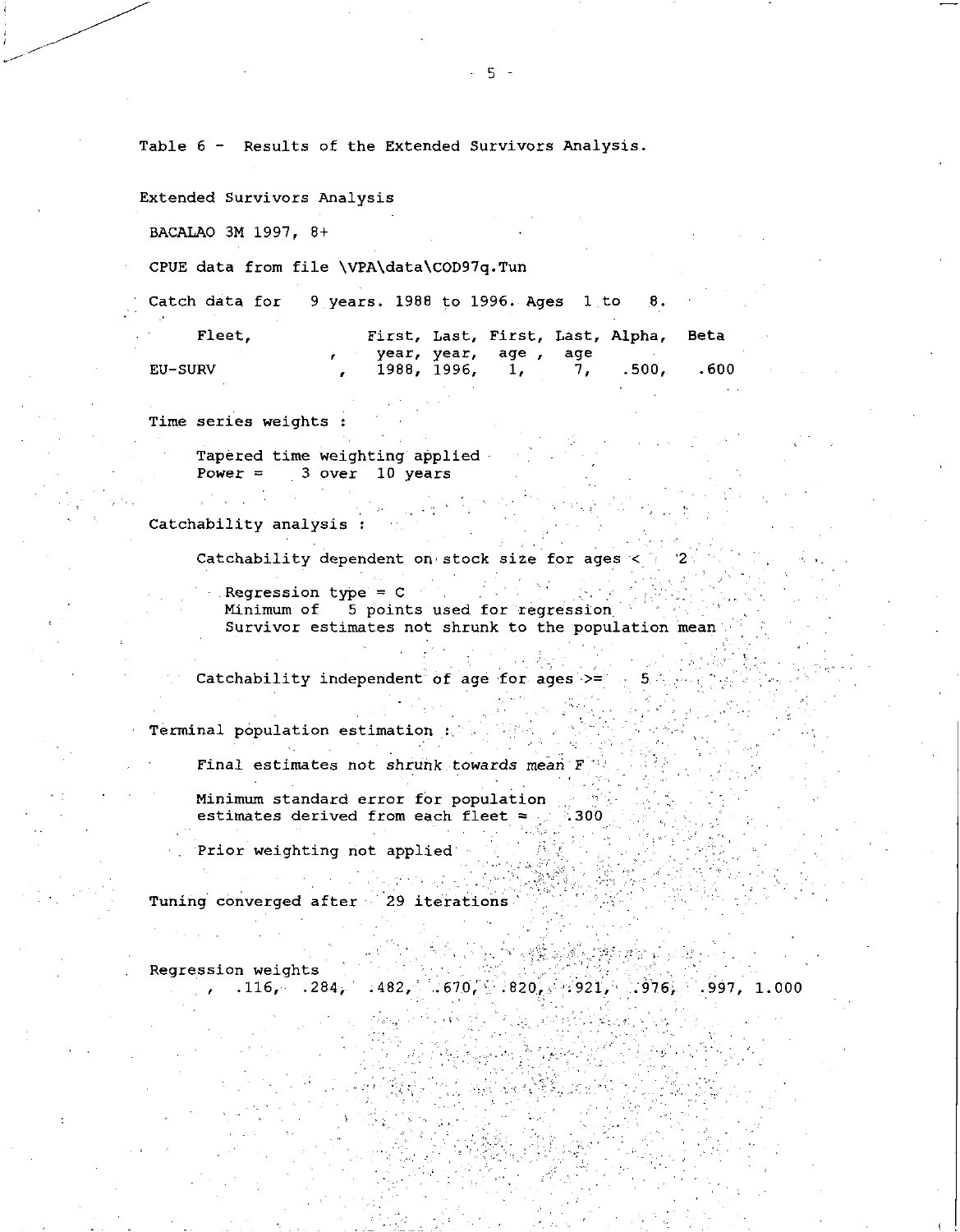|                                                                                               | year:<br>1988                                               | 1989                                                        | 1990                                                        | 1991                                                        | 1992                                                        | 1993                                                        | 1994                                                        | 1995                                                        | 1996                                                               |
|-----------------------------------------------------------------------------------------------|-------------------------------------------------------------|-------------------------------------------------------------|-------------------------------------------------------------|-------------------------------------------------------------|-------------------------------------------------------------|-------------------------------------------------------------|-------------------------------------------------------------|-------------------------------------------------------------|--------------------------------------------------------------------|
| 1:<br>2:<br>3<br>$\mathcal{L}$<br>4<br>$\mathbf{r}$<br>5.<br>$\cdot$<br>6.<br>$\cdot$ :<br>7: | 0.000<br>0.060<br>0.411<br>0.527<br>0.475<br>0.680<br>0.638 | 0.000<br>0.004<br>0.404<br>0.829<br>1.246<br>0.696<br>1.001 | 0.000<br>0.016<br>0.241<br>0.971<br>1.327<br>1.340<br>0.677 | 0.000<br>0.028<br>0.501<br>0.355<br>0.513<br>0.750<br>0.808 | 0.000<br>0.358<br>0.978<br>1.361<br>2.325<br>1.034<br>2.247 | 0.000<br>0.054<br>0.677<br>1.226<br>1.133<br>2.849<br>0.478 | 0.000<br>0.408<br>1.026<br>1.120<br>0.386<br>0.715<br>3.898 | 0.000<br>0.000<br>0.143<br>0.831<br>1.820<br>3.495<br>2.677 | ___<br>0.000<br>0.037<br>0.124<br>0.250<br>0.300<br>0.226<br>0.000 |
| $F = 3 - 5$ :                                                                                 | 0.443                                                       | 0.688                                                       | 0.927                                                       | 0.470                                                       | 1.263                                                       | 0.771                                                       | 1.033                                                       | 0.943                                                       | 0.202                                                              |

# Fishing Mortalities and F(ages 3-5)

XSA population numbers (Thousands) term = Estimated population abundance at 1st Jan 1997

|             |    | year :<br>1988 | 1989         | 1990        | 1991           | 1992     | 1993     | 1994     | 1995  | 1996        | term         |
|-------------|----|----------------|--------------|-------------|----------------|----------|----------|----------|-------|-------------|--------------|
| 1           |    | 16900          | 22100        | 27700       | 69600          | 68800    | 4910     | 10100    | 3000  | 159         | -0           |
| 2.          |    | 66400          | 13800        | 18100       | 22600          | 57000    | 56400    | 4020     | 8290  | 2450        | 130          |
| 3           |    | 83900          | 51200        | 11300       | 14600          | 18000    | 32600    | 43700    | 2190  | 6790        | 1940         |
|             | 4: | 30100          | 45600        | 28000       | 7250           | 7230     | 5550     | 13600    | 12800 | 1550        | 4910         |
| 5.          |    | 4090           | 14500        | 16300       | 8680           | 4160     | 1520     | 1330     | 3630  | 4580        | 989          |
| 6.          |    | 927            | 2080         | 3420        | 3540           | 4260     | 333      | 400      | 742   | 481         | 2780         |
|             | 7: | 738            | 384          | 849         | 734            | 1370     | 1240     | $-16$    | 160   | 18          | 314          |
| 8.          |    | $\mathbf{0}$   | $\bf{0}$     | 0           | $\sim 0$       | $\Omega$ | 0        | $\bf{0}$ | 0     | $\theta$    | $\mathbf{0}$ |
| $B_1 +$ :   |    | 69273          | 109426       | 67940       | 47268          | 59102    | 49312    | 49941    | 25356 | 12701       |              |
| $B$ 2+ :    |    | 68749          | 108454       | 66859       | 43509          | 55387    | 49100    | 49335    | 25218 | 12695       | 13878        |
| B 3+ :      |    | 61910          | 105100       | 63782       | 39758          | 41365.   | 36580    | 48503    | 23270 | 12080       | 13845        |
| $B \t 4+$ : |    | 36069          | 77401        | 59918       | 32531          | 32545    | 15227    | 22676    | 22249 | 8474        | 12815        |
| B 5+ :      |    | 15661          | 29977        | 36230       | 26332.         | 22589    | 8517     | 4683     | 9948  | 7228        | 8868         |
| B 6+ :      |    | 7591           | 6850         | 11763       | 12348          | 15509    | 5066     | 1676     | 3233  | 1164        | 7558         |
| $B$ $7+$ :  |    | 4260           | 1639         | 3466        | 3123           | 4292     | 4277     | 64       | 889   | 74          | 1256         |
| $B$ $B+$ :  |    | $\mathbf{0}$   | $\mathbf{0}$ | $\mathbf 0$ | $\overline{0}$ | $\Omega$ | $\theta$ | $\Omega$ | 0     | $\mathbf 0$ | $\mathbf{0}$ |

AGE

1, 2, 3, 4, 5, 6, 7,

Estimated population abundance at 1st Jan 1997

, 0.00E+00, 1.30E+02, 1.94E+03, 4.91E+03, 9.89E+02, 2.78E+03, 3.14E+02, Taper weighted geometric mean of the VPA populations:

, 6.90E+03, 1.31E+04, 1.41E+04, 8.14E+03, 3.79E+03, 9.83E+02, 2.02E+02, Standard error of the weighted Log(VPA populations) :

2.1565, 1.2832, 1.1375, .9881, .8584, 1.0873, 1.9768,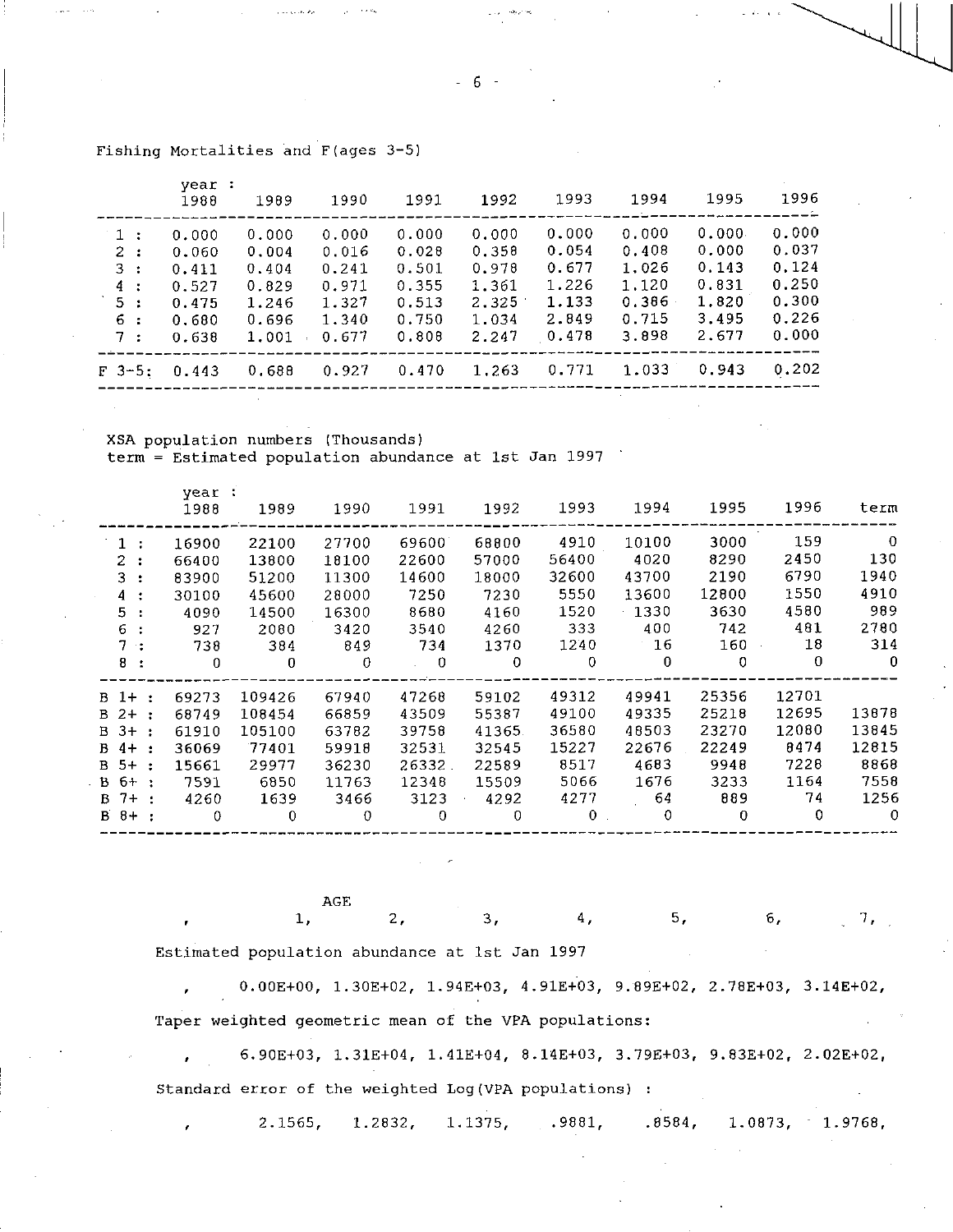Log catchability residuals.

 $\label{eq:2.1} \mathcal{L}^{(2)}_{\mathcal{L}}(\mathcal{L}_{\mathcal{L}}) = \mathcal{L}^{(2)}_{\mathcal{L}}(\mathcal{L}_{\mathcal{L}}) = \mathcal{L}^{(2)}_{\mathcal{L}}(\mathcal{L}_{\mathcal{L}})$ 

Fleet : EU-SUAV

|  |                                                                            |  |  | Age , 1988, 1989, 1990, 1991, 1992, 1993, 1994, 1995, 1996                                                                                                                                                                                                                                                                      |         |
|--|----------------------------------------------------------------------------|--|--|---------------------------------------------------------------------------------------------------------------------------------------------------------------------------------------------------------------------------------------------------------------------------------------------------------------------------------|---------|
|  |                                                                            |  |  | 1, $-69$ , $-44$ , $-1.73$ , $-75$ , $-21$ , $-51$ , $-49$ , $-13$ , $-00$                                                                                                                                                                                                                                                      |         |
|  |                                                                            |  |  | 2, $-.15$ , $1.22$ , $-.68$ , $-.13$ , $-.50$ , $.62$ , $-.08$ , $.05$ ,                                                                                                                                                                                                                                                        | $-0.05$ |
|  |                                                                            |  |  | 3, $-.34$ , $.69$ , $-.59$ , $.50$ , $-.63$ , $.40$ , $.15$ , $-.33$ , $.13$                                                                                                                                                                                                                                                    |         |
|  |                                                                            |  |  | 4, -.09, .62, .61, -.49, .12, -.38, .16, -.17, .14                                                                                                                                                                                                                                                                              |         |
|  | 5, $-.28$ , $-.55$ , $1.23$ , $.57$ , $-.64$ , $1.06$ , $-1.58$ , $.22$ ,  |  |  |                                                                                                                                                                                                                                                                                                                                 | .07     |
|  | 6, $-.45$ , $-.84$ , $1.50$ , $.32$ , $-.02$ , $1.51$ , $-.89$ , $-1.77$ , |  |  |                                                                                                                                                                                                                                                                                                                                 | $-.19$  |
|  |                                                                            |  |  | $\frac{1}{2}$ , $\frac{1}{2}$ , $\frac{1}{2}$ , $\frac{1}{2}$ , $\frac{1}{2}$ , $\frac{1}{2}$ , $\frac{1}{2}$ , $\frac{1}{2}$ , $\frac{1}{2}$ , $\frac{1}{2}$ , $\frac{1}{2}$ , $\frac{1}{2}$ , $\frac{1}{2}$ , $\frac{1}{2}$ , $\frac{1}{2}$ , $\frac{1}{2}$ , $\frac{1}{2}$ , $\frac{1}{2}$ , $\frac{1}{2}$ , $\frac{1}{2}$ , |         |
|  |                                                                            |  |  |                                                                                                                                                                                                                                                                                                                                 |         |

Mean log catchability and standard error of ages with catchability independent of year class strength and constant w.r.t. time

| Aae            |        |                                                                       |        |         |           |
|----------------|--------|-----------------------------------------------------------------------|--------|---------|-----------|
| Mean Log q,    |        | $-1.9290$ , $-2.3554$ , $-2.8324$ , $-2.8118$ , $-2.8118$ , $-2.8118$ |        |         |           |
| $S.E(Log q)$ . | .4832. | .3563.<br>.4586.                                                      | .9651. | 1.1849. | $.0161$ , |
|                |        |                                                                       |        |         |           |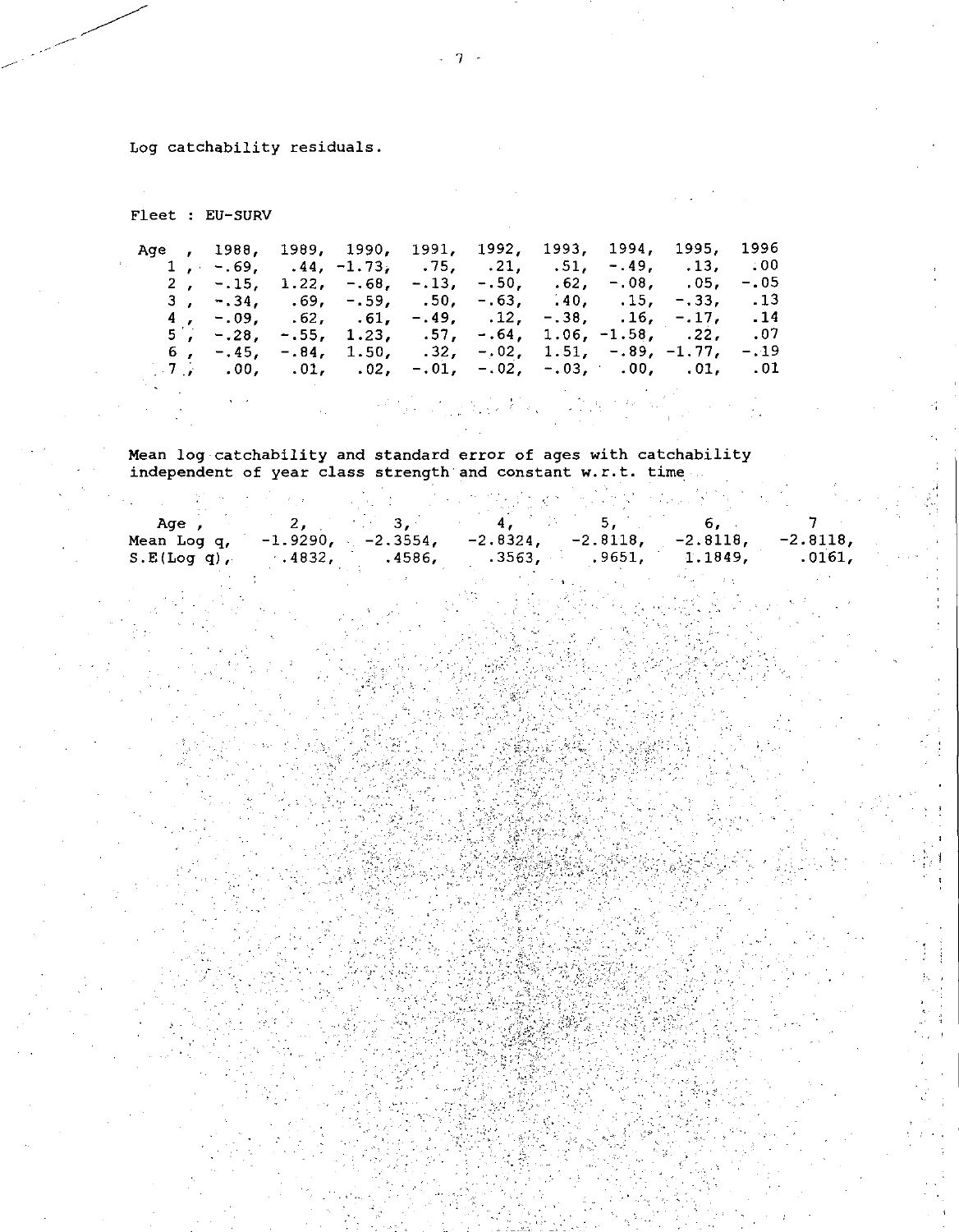Regression statistics :

Age, Slope , t-value , Intercept, RSquare, No Pts, Reg s.e, Mean Log q 1, .84, 1.052, 3.82, .91, 9, .76, -2.85, Ages with q independent of year class strength and constant w.r.t. time. Age, Slope , t-value , Intercept, RSquare, No Pts, Reg s.e, Mean Q 2, .97, .147, 2.13, .88, 9, .52, -1.93, 3, .86, .933, 3.38, .91, 9, .40, -2.36, 4, .90, .681, 3.46, .91, 9, .34, -2.83, 5, .70, .835, 4.42, .65, 9, .70, -2.81, 6, .88, .269, 3.42, .53, 9, 1.14, -2.94, 7, 1.00, -1.383, 2.81, 1.00, 9, .01, -2.82,

Terminal year survivor and F summaries

Ages with q dependent on year class strength

Age 1 Catchability dependent on age and year class strength

Year class = 1995

|                       | Estimated.<br>Survivors,<br>130 |         |                | Ext.<br>s.e.<br>.000.                  | Var,<br>Ratio.<br>.00. |      |       | Estimated<br>F<br>.000                |
|-----------------------|---------------------------------|---------|----------------|----------------------------------------|------------------------|------|-------|---------------------------------------|
| P shrinkage mean.     | 13081.                          |         |                |                                        |                        |      | .000. | .000                                  |
| Weighted prediction : |                                 |         |                |                                        |                        |      |       |                                       |
| Int.<br>s.e.          | Ext.<br>s.e.                    | N,<br>, | Var.<br>Ratio. | F                                      |                        |      |       |                                       |
|                       | .99.                            | .00,    | 1.             | Int.<br>s.e.<br>.987.<br>1.28<br>.000. |                        | .000 |       | N. Scaled.<br>, Weights,<br>1, 1.000, |

Age 2 Catchability constant w.r.t. time and dependent on age

Year  $class = 1994$ 

| Fleet.  | Estimated Int. |  |  |                          | Ext. Var. N. Scaled. Estimated |
|---------|----------------|--|--|--------------------------|--------------------------------|
|         | Survivors s.e. |  |  | s.e. Ratio, , Weights, F |                                |
| EU-SURV | 1935. 440.     |  |  | .083, 19, 2, 1.000, 037  |                                |

Weighted prediction :

| Survivors,      | Int.  | Fxt. | N. | Var.   |      |
|-----------------|-------|------|----|--------|------|
| at end of year, | S. C. | S.C. |    | Ratio. |      |
| 1935            | .44.  | .08, |    | .188.  | .037 |

at end of year, s.e, s.e, , Ratio,<br>4913., .33, .15, 3, .464,

4913., .33, .15, 3, .464, .124

| Age 3                 |      | Catchability constant w.r.t. time and dependent on age |                        |      |                       |                        |                                       |                         |
|-----------------------|------|--------------------------------------------------------|------------------------|------|-----------------------|------------------------|---------------------------------------|-------------------------|
| Year class = 1993     |      |                                                        |                        |      |                       |                        |                                       |                         |
| Fleet,<br>EU-SURV     |      | Estimated,<br>Survivors,<br>4913                       | Int.<br>5. e.<br>.329. |      | Ext.<br>s.e,<br>.153. | Var.<br>Ratio.<br>.46. | N, Scaled,<br>, Weights,<br>3, 1.000, | Estimated<br>F.<br>.124 |
| Weighted prediction : |      |                                                        |                        |      |                       |                        |                                       |                         |
| Survivors.            | Int. | Ext.                                                   | N,                     | Var. | E                     |                        |                                       |                         |

 $-8 -$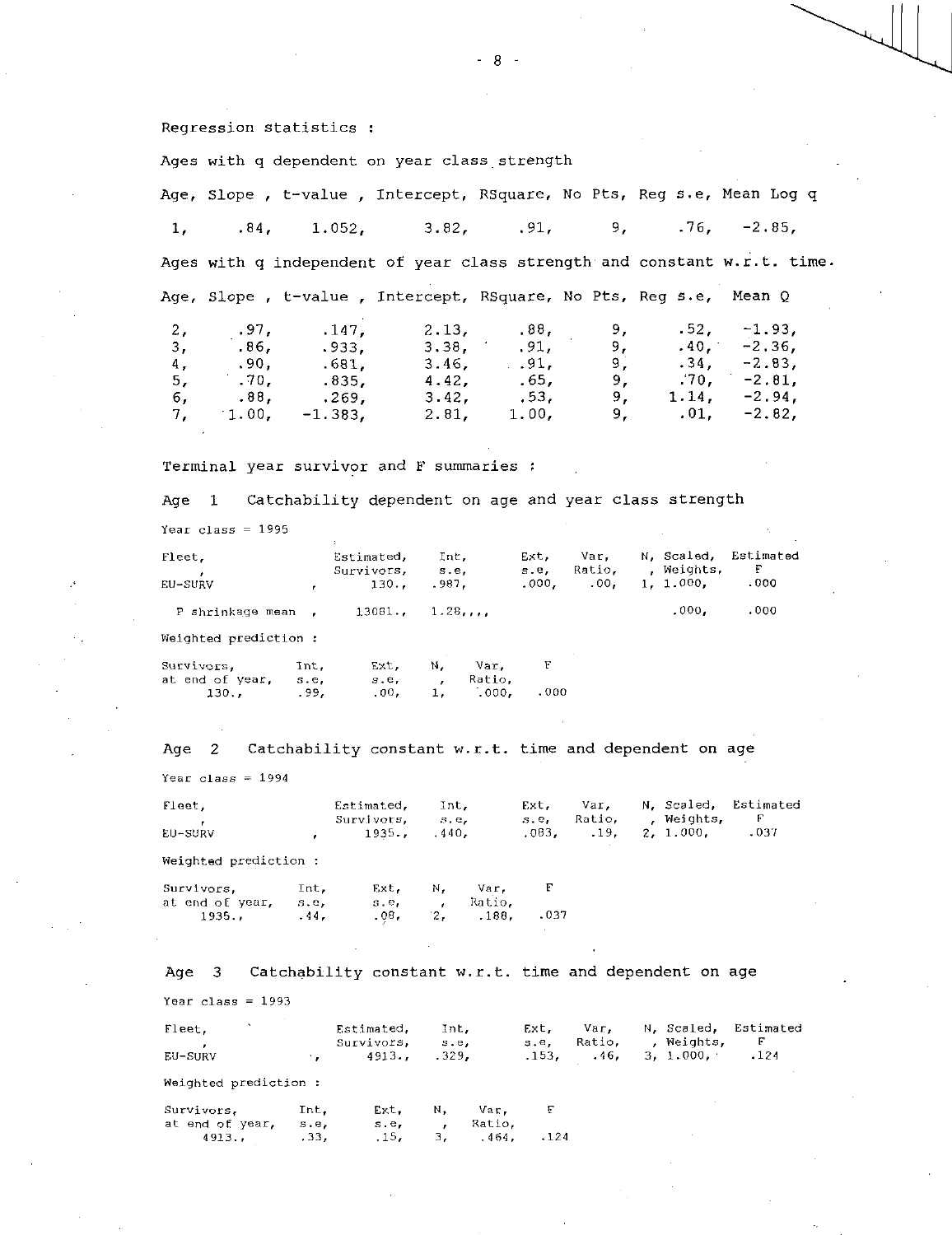Year class  $= 1992$ Fleet, Estimated, Int, Ext, Var, N, Scaled, Estimated<br>
, Survivors, s.e, s.e, Ratio, , Weights, F vors, s.e, s.e, Ratio, , Weights,<br>989., .257, .137, .53, 4, 1.000, EU-SUAV 989., .257, .137, .53, 4, 1.000, .250 Weighted prediction :  $\mathbf{F}$ Survivors, Int, Ext, N, Var, at end of year, s.e, s.e, , Ratio, 989., .26, .14, 4, .534, .250

# Age 5 Catchability constant w.r.t. time and dependent on age

Age 4 Catchability constant w.r.t. time and dependent on age

Year class  $= 1991$ 

it

| Flect.  | Estimated. Int.                   |  |  |                                                     | Ext. Var. N. Scaled. Estimated |
|---------|-----------------------------------|--|--|-----------------------------------------------------|--------------------------------|
| EU-SURV | Survivors, s.e.<br>$2777.$ $301.$ |  |  | s.e, Ratio, ,Weights, F<br>.122, 41, 5, 1.000, .300 |                                |
|         |                                   |  |  |                                                     |                                |

Weighted prediction :

| Survivors,      | Int. | Ext. | N. | Var.    |      |
|-----------------|------|------|----|---------|------|
| at end of vear. | s.e. | se,  |    | . Ratio |      |
| 2777. 30.       |      | .12. |    | .406.   | .300 |

Age  $6$  Catchability constant w.r.t. time and age (fixed at the value for age) 5

Year class  $= 1990$ 

| Fleet.  | Estimated, Int,   |  |  |                          | Ext, Var, N, Scaled, Estimated |
|---------|-------------------|--|--|--------------------------|--------------------------------|
|         | Survivors, s.e.   |  |  | s.e, Ratio, ,,Weights, F |                                |
| EU-SURV | $\,$ , 314., 632. |  |  | .109, 17, 6, 1,000, 226  |                                |

Weighted prediction :

| Survivors.      | Int. | Ext.  | Ν. | Var.   |       |
|-----------------|------|-------|----|--------|-------|
| at end of year. | s.e. | s e a |    | Ratio. |       |
| $314.$ , 63,    |      | .11.  | 6. | 173.   | . 226 |

Age 7 Catchability constant w.r.t. time and age (fixed at the value for age) 5

Year class = 1989

| Fleet.  | Estimated.      | Int.       |  |                                    | Ext, Var, N, Scaled, Estimated |
|---------|-----------------|------------|--|------------------------------------|--------------------------------|
|         | Survivors, s.e. |            |  | s.e, Ratio, , Weights, F           |                                |
| EU-SURV |                 | 15., .298. |  | $.042.$ $.14.$ $.7.1.000.$ $.000.$ |                                |

Weighted prediction :

| Survivors.      | Int. | Ext. | Ν. | Var.   |     |  |
|-----------------|------|------|----|--------|-----|--|
| at end of year. | s.e. | se s |    | Ratio. |     |  |
| $15.2 \t30.$    |      | .04. | 7. | .141.  | 000 |  |

 $-9 -$